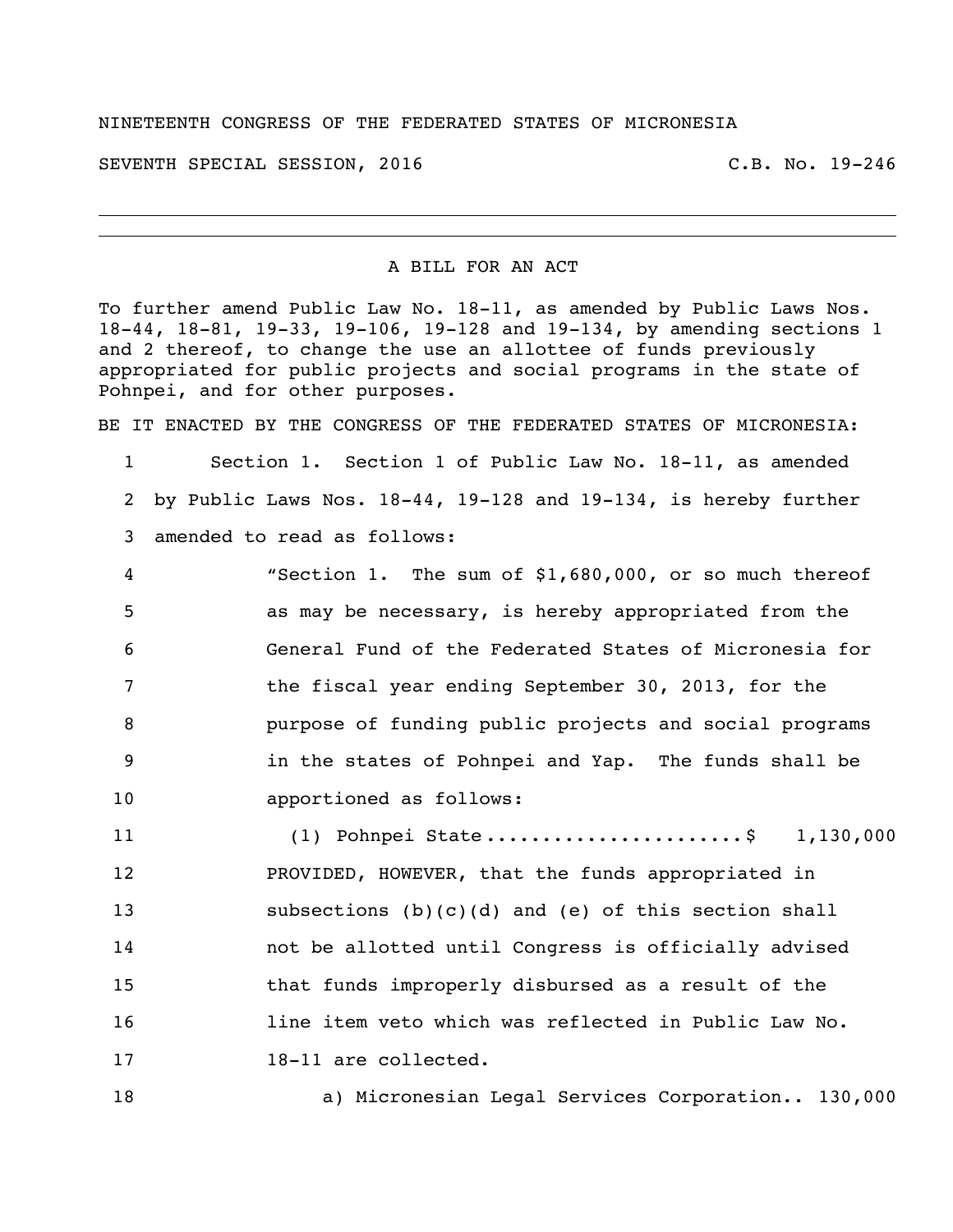| $\mathbf{1}$   | (b) At Large\$ 418,750                          |         |
|----------------|-------------------------------------------------|---------|
| $\overline{2}$ | (i) SDA, PICS and CCA schools                   |         |
| 3              | side walk project                               | 195,000 |
| 4              | (ii) Deketik side walk project                  | 100,000 |
| 5              | (iii) Upper Ipwal road paving $[50,000]$ 35,000 |         |
| 6              | (iv) Pohnpei fishing club vessels'              |         |
| 7              | location devices                                | 7,000   |
| 8              | (v) Pohnpei Biosphere and                       |         |
| 9              | Marine Protected Areas (purchase of             |         |
| 10             | boat and outboard motor)                        | 12,000  |
| 11             | (vi) Madolenihmw road                           |         |
| 12             | maintenance                                     | 54,750  |
| 13             | (vii) Roofing Pohnpei track and field           | 15,000  |
| 14             | (c) Election District No. $1, \ldots \ldots$    | 73,750  |
| 15             | (i) School needs                                | 23,750  |
| 16             | (ii) Road improvement                           | 50,000  |
| 17             | (d) Election District No. $2, \ldots \ldots$    | 200,750 |
| 18             | $(i)$ Wapar/Enipos road paving                  | 25,000  |
| 19             | (ii) Nansolohi road paving                      | 50,000  |
| 20             | (iii) Paies Pah bridge                          |         |
| 21             | supplemental funding                            | 45,000  |
| 22             | (iv) Nanmand bridges                            |         |
| 23             | supplemental funding                            | 60,000  |
| 24             | (v) Pohnlangas road upgrade                     | 10,750  |
| 25             | (vi) Municipal Government                       |         |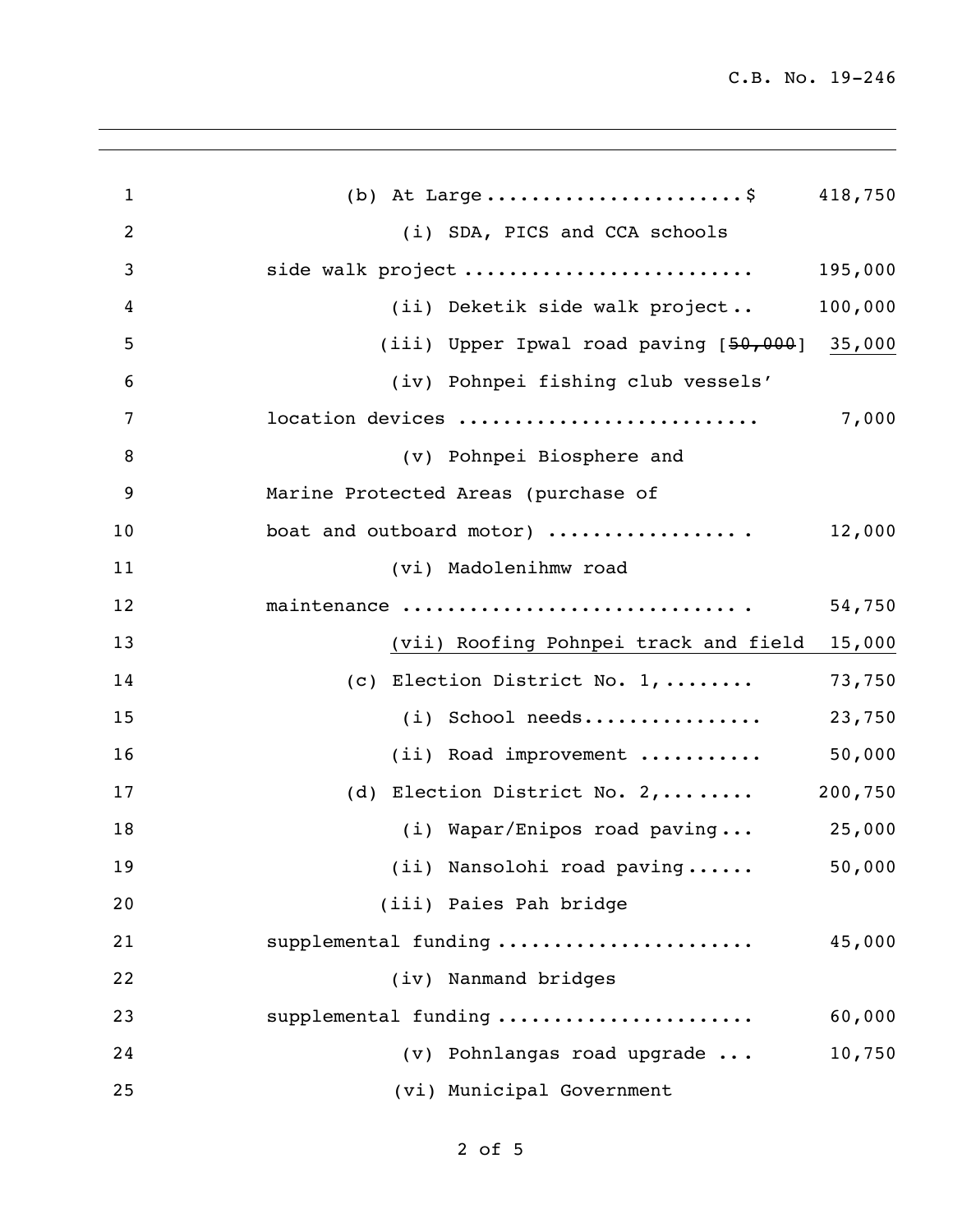| $\mathbf{1}$   | prior obligations \$                                                    | 10,000   |
|----------------|-------------------------------------------------------------------------|----------|
| $\overline{2}$ | (e) Election District No. 3,                                            | 201,750  |
| 3              | (i) PUC Generator maintenance                                           | 100,000  |
| 4              | (ii) Calvary Christian Academy                                          |          |
| 5              | (computers and equipment)                                               | 10,000   |
| 6              | (iii) Our Lady of Mercy (computers                                      |          |
| $\overline{7}$ | and equipment)                                                          | 10,000   |
| 8              | (iv) Pohnpei Adventist High School                                      |          |
| 9              | (computers and equipment)                                               | 10,000   |
| 10             | (v) Meitic culvert                                                      | 26,750   |
| 11             | (vi) Dehpek, Takieu, Parem Lenger                                       |          |
| 12             | solar street lights                                                     | 40,000   |
| 13             | (vii) Pohnpei Island Food Community                                     | 5,000    |
| 14             | (f) Other expended public projects                                      |          |
| 15             | and social programs                                                     | 105,000  |
| 16             |                                                                         | 550,000  |
| 17             | (i) Fuel for the Field Trip Ship                                        | 50,000   |
| 18             | (ii) Pre'meerur seawall project                                         | 19,000   |
| 19             | (iii) Other expended public projects                                    |          |
| 20             | and social programs                                                     | 481,000" |
| 21             | Section 2. Section 2 of Public Law No. 18-11, as amended                |          |
| 22             | by $18-44$ , $18-81$ , $19-33$ and $19-128$ , is hereby further amended |          |
| 23             | to read as follows:                                                     |          |
| 24             | "Section 2 of Public Law No. 18-11, as amended by Public                |          |
| 25             | Laws Nos. 18-44, 18-81, 19-33 and 19-128, is hereby further             |          |

of 5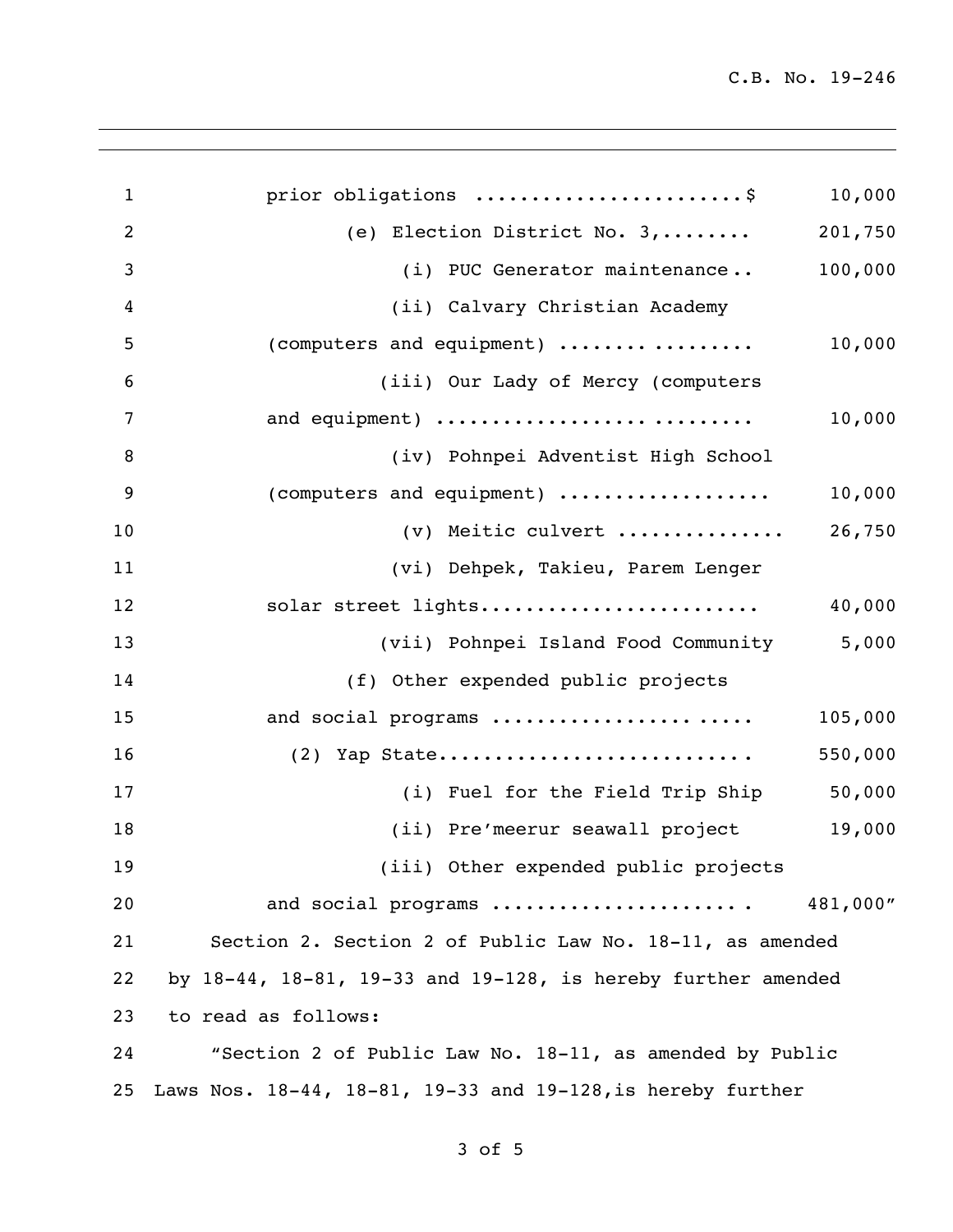amended to read as follows:

 "Section 2. Allotment and management of funds and lapse date. All funds appropriated by this act shall be allotted, managed, administered and accounted for in accordance with applicable laws, including, but not limited to, the Financial Management Act of 1979. The allottee shall be responsible for ensuring that these 8 funds, or so much thereof as may be necessary, are used solely for the purpose specified in this act, and that no obligations are incurred in excess of the sum appropriated. The allottee of the funds appropriated under subsection 1 of section 1 of this act shall be the President of the Federated States of Micronesia or his designee; PROVIDED THAT the allottee of funds 15 appropriated under subsections 1(b)(i) and 1(b)(ii) of this act shall be the Mayor of Kolonia Town Government or his designee; the allottee of funds appropriated 18 under subsections 1(b)(iii), 1(b)(vi) 1(d)(i) and 1(d)(ii) 1(d)(iii) of this act shall be the Pohnpei Transportation Authority (PTA); the allottee of funds appropriated under subsection 1(b)(v) of this act shall be the Governor of the State of Pohnpei or his designee; the allotte of funds appropriated under subsection 1(b)(vii) shall be the Secretary of the Department of Transportation, Communications and

of 5